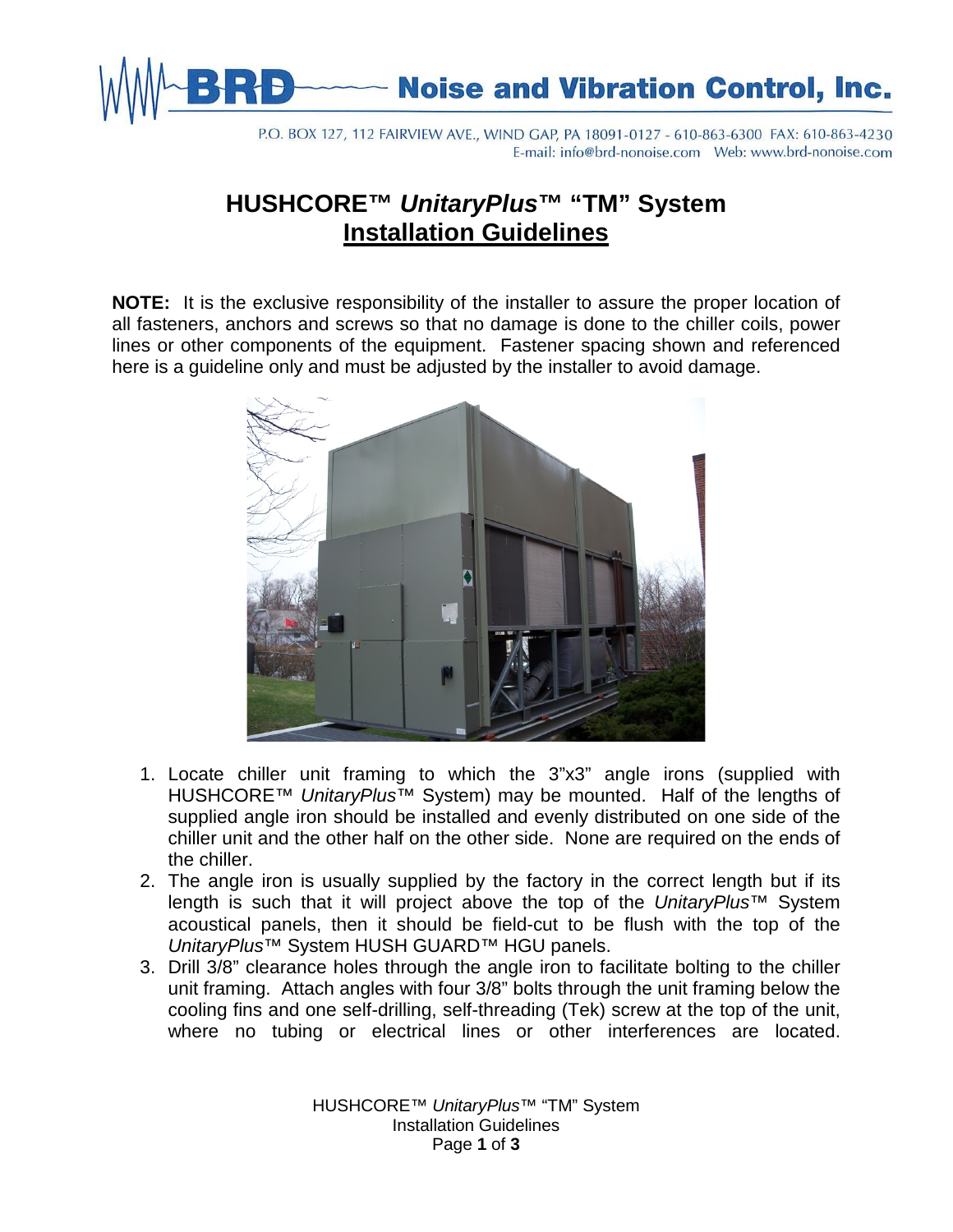- 4. Cut base channel and cap channel (same material) to length for attachment to perimeter of chiller top as per general layout drawing that shows the inside and outside overall dimensions of the plenum footprint. The *UnitaryPlus*™ System acoustic end panels will generally correlate to the full width of the chiller and the side panels will abut to the inside of the end panels, so verify lengths of panels in order to properly locate channel placement.
- 5. Attach base channel using Tek screws where no tubing or electrical lines or other interferences are located.
- 6. Mount panels in base channel, using H-joiners between adjoining side panels, corner flashing (inside and outside) on the ends. (Corner flashing will have to be cut to length in the field.) Do not install the top cap channels until the splitter baffle installation has been completed.
- 7. Secure panels to channel, H-joiner, and flashing using Tek screws on 2' centers and secure panels to angle iron using Tek screws on 1' centers.
- 8. Typical details are shown on attached drawing BRD020116A. Refer to project specific drawings where applicable.
- 9. After the steel and perimeter panels have been installed to form the completed acoustical discharge plenum, the internal splitter baffles can be installed. Please note that the flat edge of the baffles faces down.
- 10.Refer to the project specific drawings or submittals for the quantity of baffles and spacing. Layout the baffle locations and mark vertically on the inside of each plenum side wall. Mark the depth of the baffles on each side wall measuring down from the top.
- 11.Project drawings will show angles or channels to be used and their location to support the baffles. Use Tek screws for attachment and anchorage.
- 12.Install the perimeter only cap channel flashing.